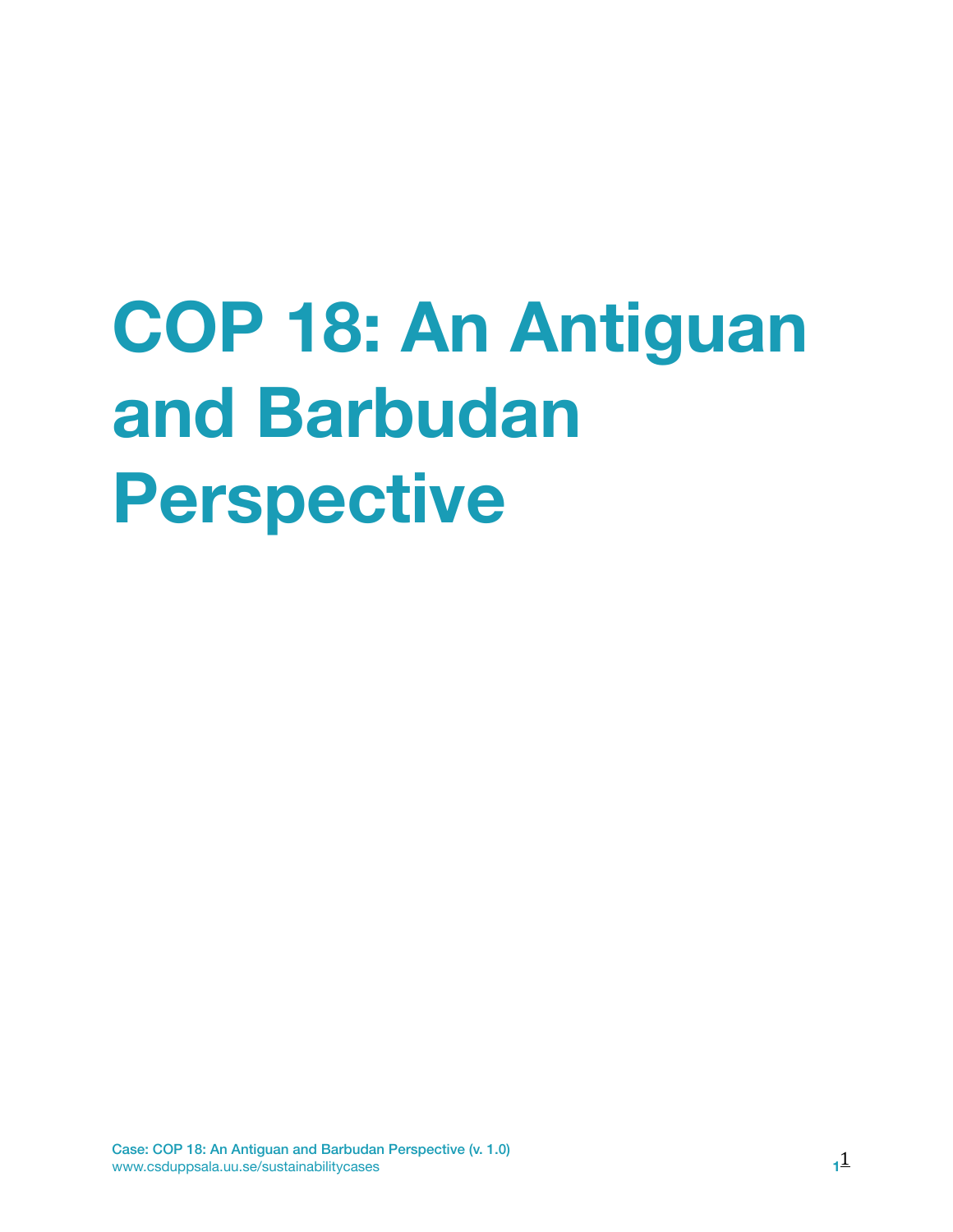### **Introduction**

The United Nations Climate Change Conference in Doha, Qatar, is taking place from 26 November to 8 December 2012. It includes the eighteenth session of the Conference of the Parties (COP 18) to the United Nations Framework Convention on Climate Change (UNFCCC) and the eighth session of the Conference of the Parties serving as the Meeting of the Parties to the Kyoto Protocol (CMP 8).**[1](#page-1-0)** The chief target of the Doha talks is 'to set a timeframe and country targets for the second period of Kyoto. The first leg of the protocol bound about 40 rich nations and the EU to curbing emissions but excludes the two biggest polluters - the US, which refused to ratify it, and China'.**[2](#page-1-1)** Sophie Webber, who is a special advisor to the Environment Division of her government from the small island developing state of Antigua and Barbuda (see map for geographical location), is already a veteran of climate negotiations at the age of 27. Her focus has included mitigation and issues related to the Kyoto Protocol. This has also included assisting in the coordination, negotiating, and technical strategy with the rest of the Antiguan and Barbudan delegation and within the Alliance of Small Island States (AOSIS).**[3](#page-1-2)**

**About the sustainability case library:** The Sustainability Case Library is a growing collection of cases that can be used and adapted for teaching and learning at different departments, and also includes a teacher's guide that briefly introduces the case methodology. A case is a real or constructed scenario that involves issues and conflicts that need to be resolved, though they usually do not have one clear or obvious solution. They may contain a description of the scenario as well as relevant background information such as graphs, stories or historical documents. Cases explore a problem from the point of view of a specific actor and can be used to bridge theory and practice, develop critical thinking, illuminate conflicts of interest and improve problem solving and communication skills. Cases can be used to shift focus from sustainability problems to solutions and strategies for a sustainable development. There are both Swedish and English language cases available and the aim is that the cases can be used without prior experience in the case methodology or in teaching sustainable development. The Sustainability Case Library is funded by a grant from the Division for Development of Teaching and Learning at Uppsala University and is coordinated by CEMUS/CSD Uppsala. More information and resources can be found at:

#### **www.csduppsala.uu.se/sustainabilitycases**

<span id="page-1-0"></span><sup>1</sup> <http://www.iisd.ca/vol12/enb12567e.html>

<span id="page-1-1"></span><sup>2</sup> [http://www.nation.com.pk/pakistan-news-newspaper-daily-english-online/international/04-Dec-2012/climate-talks-deadlocked-as](http://www.nation.com.pk/pakistan-news-newspaper-daily-english-online/international/04-Dec-2012/climate-talks-deadlocked-as-countdown-starts-for-final-week)[countdown-starts-for-final-week](http://www.nation.com.pk/pakistan-news-newspaper-daily-english-online/international/04-Dec-2012/climate-talks-deadlocked-as-countdown-starts-for-final-week)

<span id="page-1-2"></span><sup>3</sup> For more information on what everyone wants from Doha: <http://www.rtcc.org/cop18-live-latest-news-from-day-1-of-doha-climate-summit/>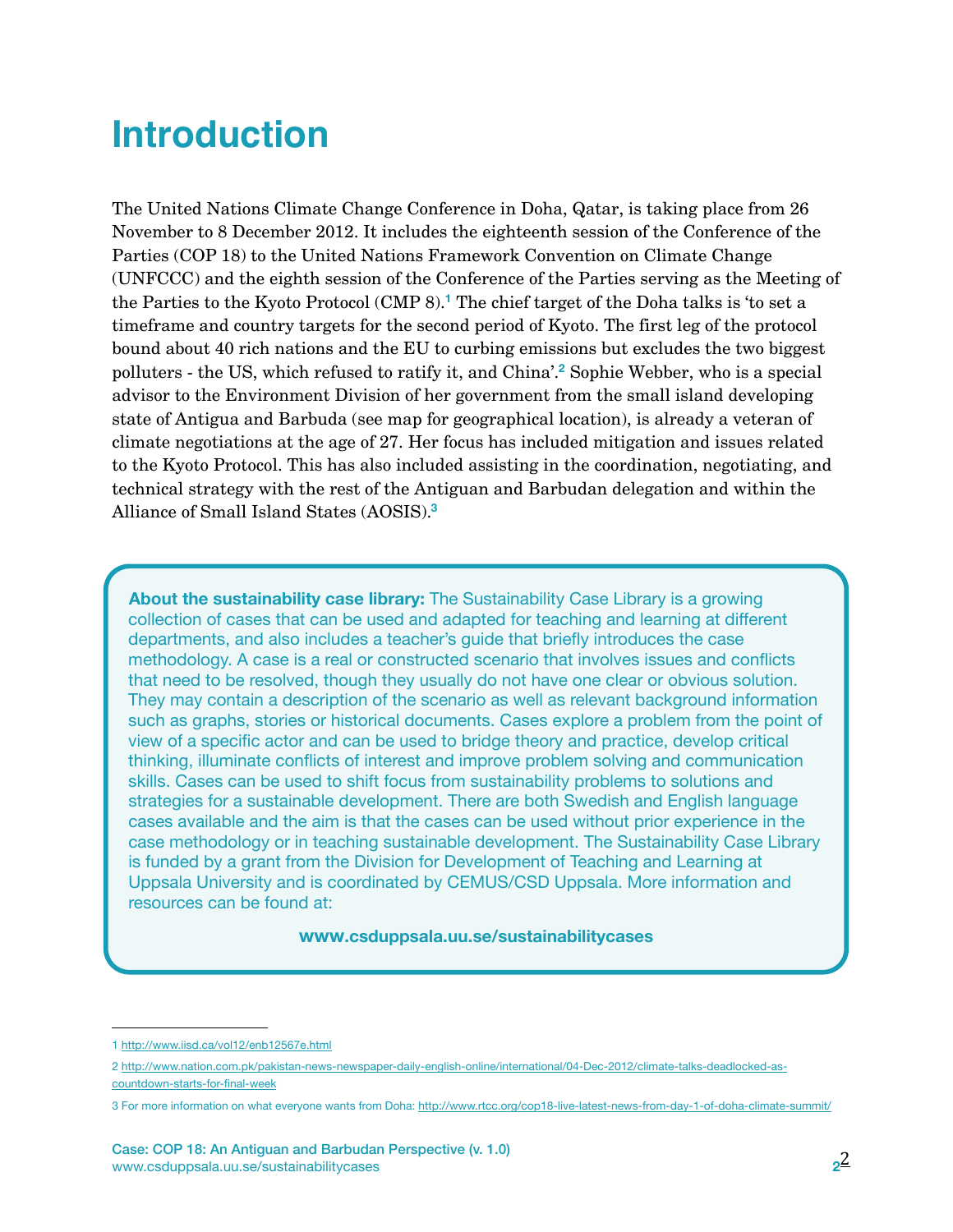

AOSIS coordinate unified positions prior to and during the climate talks and they share the work load because, unlike larger states like the US and China**[4](#page-2-0)** who allocate more than one delegate per issue, small islands usually only send about two to three representatives.**[5](#page-2-1)** Negotiators come to Doha with very clear directives from their home countries, and therefore have difficulty maneuvering within these constraints. As such, even if the media portrays an optimistic negotiating atmosphere, Sophie notes that 'no one we have spoken to in Doha believes the conference will end with an agreement to cut global emissions in line with what the science demands'.**[6](#page-2-2)** Despite this illusion of hope, over-caffeinated delegates are running around on little to no sleep, fuelled by notoriously weak coffee in order to keep going. Sophie and her fellow delegates go into the COP 18 meeting in Doha prepared for the lack of ambition shown by developed countries.**[7](#page-2-3)** Antigua and Barbuda already see the impacts of climate change and must prepare to take great adaptation measures to protect their island from the effects of climate change. According to one UN study, island nations could face losses of up to 18% of gross domestic product (GDP) from sea level rise and extreme weather events, combined with pressures from unsustainable fishing practices and coastal development.**[8](#page-2-4)** The Caribbean basin has already experienced about one millimetre rise per year in the 20th century. With an increase of just 1.5°C by 2100 they are looking at about half a metre rise by 2100, but with the status quo they are looking at 1-2m or much more. Just 1m sea level rise means about 2% of Antigua and Barbuda's land area lost and 3% of their population displaced. Among other things, there will also be many more impacts on their airport, harbours, turtle nesting beaches, hotels, agriculture, salt-water intrusion of ground water, power station, and desalination plant. As such, AOSIS demands:

…a concerted global effort from all, with developed countries taking the lead, to enhance their mitigation ambition in order to close the pre-2020 ambition gap, in

<span id="page-2-0"></span><sup>4</sup> China has 142 delegates in Doha. Antigua has five, but that was one just for high level negotiating (i.e minister) and one who left in the first week, so is not really there for the meeting, basically leaving just three negotiators.

<span id="page-2-1"></span><sup>5</sup> <http://unfccc.int/resource/docs/2012/cop18/eng/inf02.pdf>

<span id="page-2-2"></span><sup>6</sup> <http://www.rtcc.org/eu-alliance-with-small-island-states-vital-to-success-of-doha-talks-uk-minister/>

<span id="page-2-3"></span><sup>7</sup> To get a sense of the history of the negotiations, which can be important to frame the atmosphere of the 18th Conference of Parties, see <http://www.qatar-in-brussels.org/a-briefish-history-of-the-unfccc-and-a-peek-into-the-future/>.

<span id="page-2-4"></span><sup>8</sup> <http://www.antiguaobserver.com/?p=84481>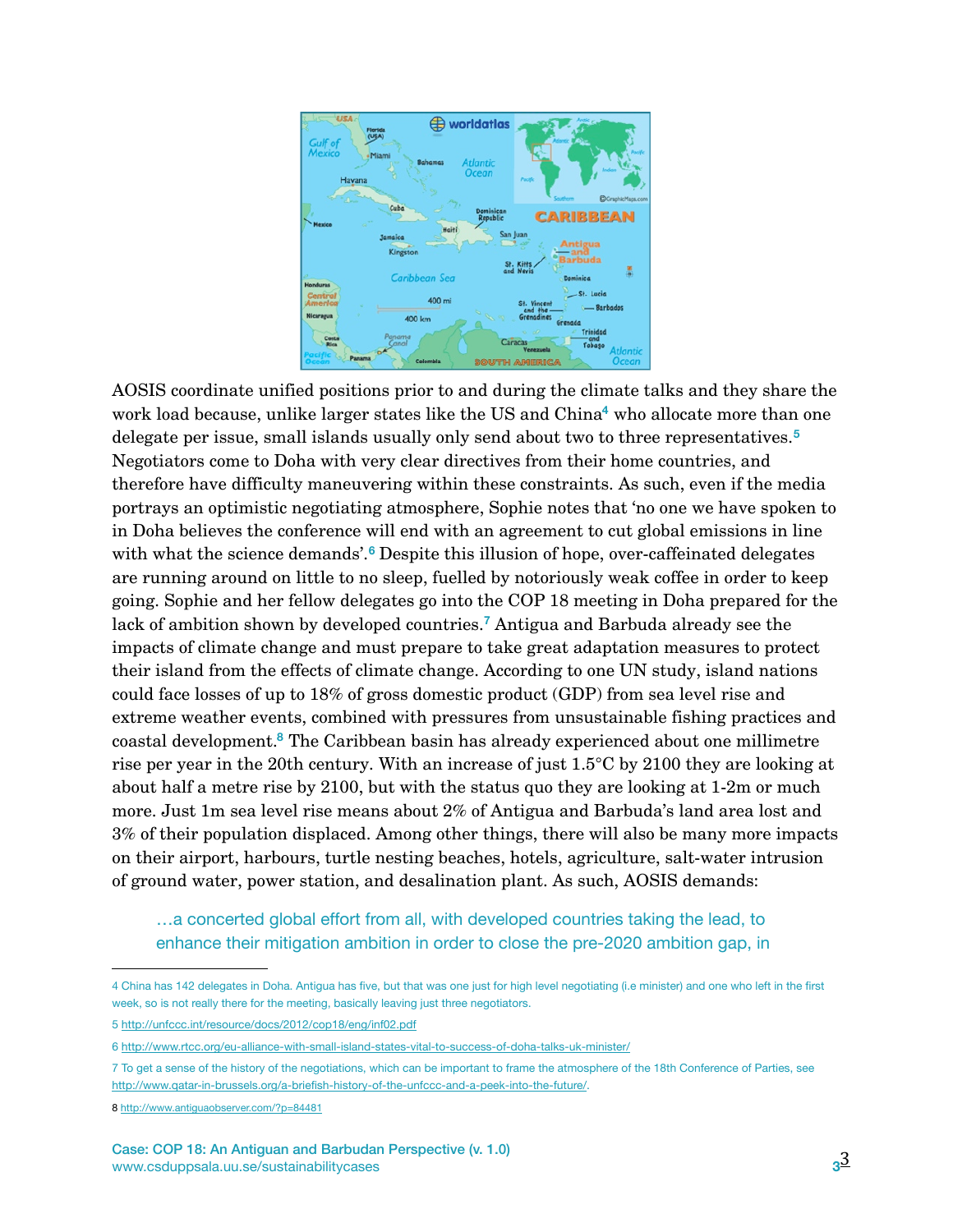particular by urgently increasing the ambition of their current targets and nationally appropriate mitigation actions (NAMAs), and by bringing forward mitigation action where they are yet to do so.**[9](#page-3-0)**

A report by the UN says global attempts to curb emissions of CO2 are falling well short of what is needed to stem dangerous climate change despite the fact that it is economically and technically feasible to reach the AOSIS goals. 'AOSIS estimates that current pledges from Annex 1 parties deliver only 1-7% below 1990 levels…Developed countries must move immediately to the top of their target ranges and beyond if we're to stay on track to avoiding dangerous climate change.'**[10](#page-3-1)** UNEP's 2011 report 'Bridging the emissions gap' stated that the emissions gap could be bridged by 2020, but since the report was released in 2011, the pledges on the table have failed to be ambitious or adequate enough to do so, as early ambitious action was needed.**[11](#page-3-2)** The UN's Environment Programme says greenhouse gases are 14% above where they need to be in 2020 for temperature rises this century to remain below 2oC.**[12](#page-3-3)**

<span id="page-3-0"></span><sup>9</sup> <http://aosis.org/wp-content/uploads/2012/10/2012-AOSIS-Leaders-Declaration.pdf>

<span id="page-3-1"></span><sup>10</sup> <http://aosis.org/wp-content/uploads/2012/10/Closing-Statemnet-at-UNFCCC-AWG-LCA-24-May-2012-Bonn.pdf>

<span id="page-3-2"></span><sup>11</sup> [http://www.unep.org/pdf/unep\\_bridging\\_gap.pdf](http://www.unep.org/pdf/unep_bridging_gap.pdf)

<span id="page-3-3"></span><sup>12</sup> <http://www.antiguaobserver.com/?p=84191>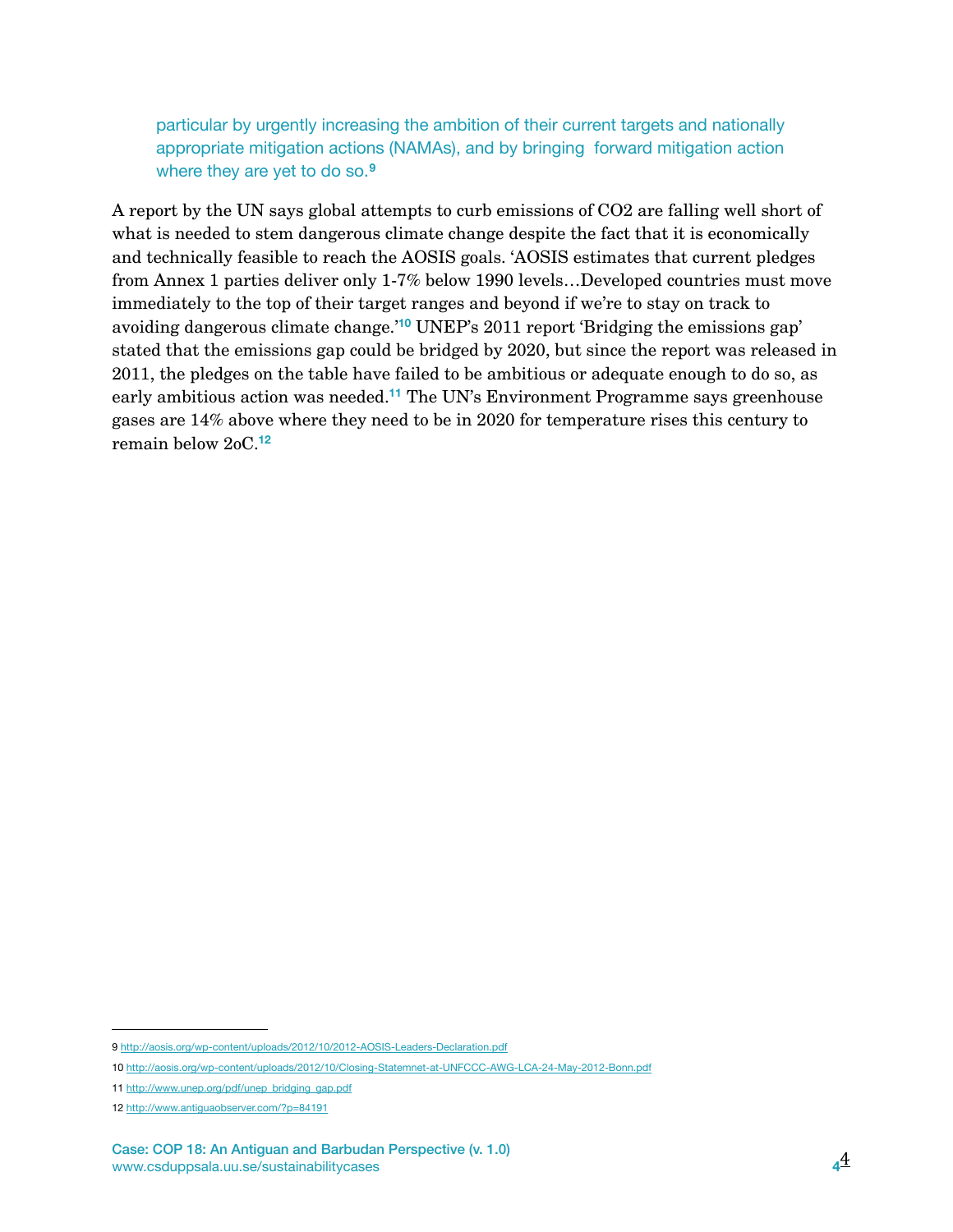## **The Challenge**

One of Antigua's goals in Doha is to ensure the Parties adopt a decision that requires more stringent and detailed reporting requirements for developed countries on their emissions, targets, projections, and climate finance in the future. The report, called a biennial report that is an additional reporting requirement to the national communication, is an inventory of all of a country's emissions sources and the actions that a country undertakes to lower emissions**[13](#page-4-0)**, but the content of the report has been under debate preceding COP18. The goal for Antigua and Barbuda is for the report to have as much detail as possible, be standardized for easy cross-country comparison, and be as transparent as possible. This includes knowing where a country's money is going and from where it is coming. A workshop took place in Bonn, Germany earlier in 2012 on how this could be achieved and on how detailed the reports should be.**[14](#page-4-1)** Antigua and AOSIS want a lot of transparency, and thus aimed to make the report as detailed as possible. Sophie thought that the workshop was a success, but made special note of the fact that the US was only present on the first day of the workshop, after which their absence made for a more productive workshop. The outcome of the workshop was a draft for the contents and requirements of national communications. Even with such a draft, Sophie knew it would be a struggle to get it to pass in negotiations since no developed country wants to report in detail on their financing. Still, 'countries made progress in enhancing how to report public finance, technology transfer, and capacity building. However, they agreed that they need further methodological work and considerations on how best to report private finance'.**[15](#page-4-2)** This type of reporting is important and necessary to evaluate climate finance at the global and a country-by-country level.

Sophie knows that negotiations are fast paced, and thus having the right people in the room during negotiations can be crucial. The meeting discussing the biennial reports has two facilitators, one from New Zealand and the other from China. The representative from New Zealand is very pushy, and does not act neutrally, very much pushing her own country's agenda.**[16](#page-4-3)**Furthermore, New Zealand has already slighted AOSIS before the negotiations even started when it announced that it would not partake in the second phase of the Kyoto treaty.**[17](#page-4-4)** On the other hand, the Chinese representative, with English being his second language, struggles to keep up. China argues that 'it must be allowed to increase its emissions as it economy expands, lifting millions of people out of poverty. It also insists that Western nations bear a historical responsibility for climate change, since their fossil fuel

<span id="page-4-0"></span><sup>13</sup> It is a lot more than this, too: [http://insights.wri.org/news/2012/11/making-progress-measurement-reporting-and-verification-mrv-cop-18;](http://insights.wri.org/news/2012/11/making-progress-measurement-reporting-and-verification-mrv-cop-18) [http://](http://unfccc.int/files/meetings/doha_nov_2012/decisions/application/pdf/cop18_crf.pdf) [unfccc.int/files/meetings/doha\\_nov\\_2012/decisions/application/pdf/cop18\\_crf.pdf](http://unfccc.int/files/meetings/doha_nov_2012/decisions/application/pdf/cop18_crf.pdf)

<span id="page-4-1"></span><sup>14</sup> <http://unfccc.int/resource/docs/2012/sbsta/eng/l11.pdf>

<span id="page-4-2"></span><sup>15</sup> [http://www.rtcc.org/measuring-and-reporting-success-of-cop18-talks-in-doha/#sthash.DZbn6Tlx.dpuf](http://www.rtcc.org/measuring-and-reporting-success-of-cop18-talks-in-doha/)

<span id="page-4-3"></span><sup>16</sup> Sophie thought it was interesting to note that NZ had won the fossil of the day award from CAN: [http://www.guardian.co.uk/global/2012/dec/07/doha](http://www.guardian.co.uk/global/2012/dec/07/doha-climate-talks-final-day-live)[climate-talks-final-day-live](http://www.guardian.co.uk/global/2012/dec/07/doha-climate-talks-final-day-live) 

<span id="page-4-4"></span><sup>17</sup> <http://www.timesherald.com/article/20121202/NEWS05/121209950/climate-talks-new-zealand-forget-kyoto-write-new-deal>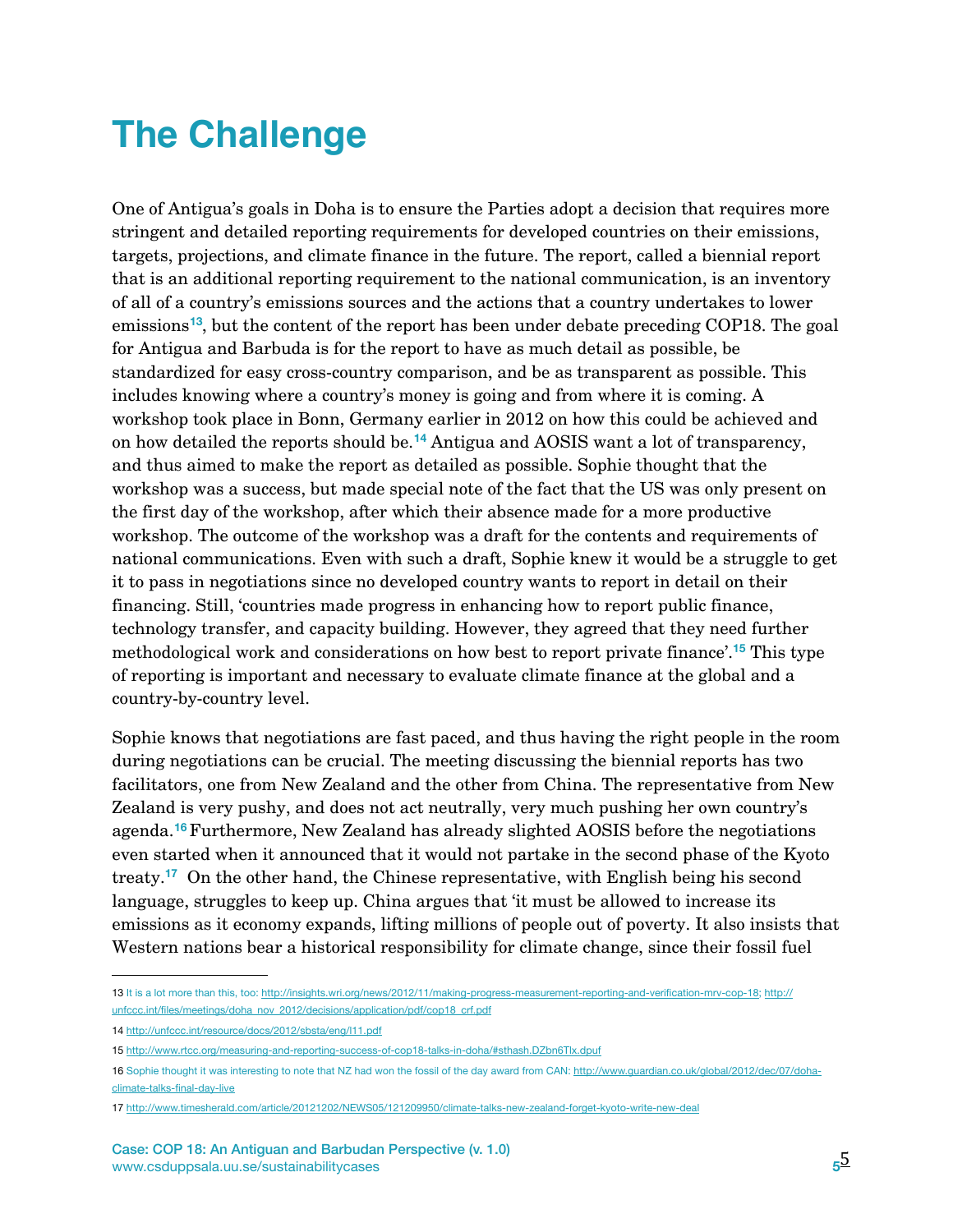factories spewed emissions into the atmosphere long before China started industrializing. China therefore wants to retain the sharp division between rich and poor countries that has guided the slow-moving climate talks since they started two decades ago. Rich countries want to get rid of that distinction, which they say doesn't reflect the world today'.**[18](#page-5-0)**

Apart from China, many Parties are involved in the negotiations but the main developing country Parties involved are South Africa, Brazil, Pakistan, Grenada and Chile. Ministers from Brazil, South Africa, India and China – also known as the BASIC countries – have called on developed nations to scale up ambition on their emissions reduction targets in Doha as well as a second commitment period of the Kyoto Protocol to last eight years from 2013-2020.**[19](#page-5-1)** Furthermore, 'the AOSIS, Least Developed Countries and the African Group, some 100 nations, said the Kyoto Protocol should be provisionally applied from 1 January to prevent a gap between phases'.**[20](#page-5-2)** While China shows slightly more tolerance to slow mobilization of mitigation funds by developed countries, 'South Africa's ambassador at large for climate change, Nozipho Mxakato-Diseko is not as forgiving of the current economic crises in the West. "Remember that South Africa is a developing country. We are in a perpetual state of economic distress and we never said we'd set our obligations aside," she said. "Financial distress is not new to Africa yet we're doing more. That is why we won't leave Doha with onerous [mitigation] demands on developing nations without financial, technical and logistical support"'.**[21](#page-5-3)**

In the final days of the COP most of the decision on the biennial reports has been agreed to with the exception of a few details, which are of political nature and have implications for other ongoing negotiations under both the Convention and the Kyoto Protocol. Being of political nature, most negotiators do not have authority to change the position of their country without higher-level approval or prior to seeing the balance of the 'package' of decisions coming out of the COP in their totality. The US delegate is even contacting the White House on some issues surrounding their financial reporting requirements. Marlene Inemwin Moses, Permanent Representative of Nauru to the United Nations and Chair of the AOSIS, voices a common concern 'that perhaps purposefully, the climate negotiations have become very much divorced from the decision-makers in capitals around the world who at the end of the day have to choose to solve this problem or not'.**[22](#page-5-4)**

The last couple days of the COP are high level in nature with the arrival of Ministers to take the more political decisions that negotiators do not have the mandate to do. '"What gives me frustration is that we are very far behind what science tells us we should be doing,"' Sophie hears UN Framework Convention on Climate Change (UNFCCC) chief

<span id="page-5-0"></span><sup>18</sup> [http://www.timesherald.com/article/20121202/NEWS05/121209950/climate-talks-new-zealand-forget-kyoto-write-new-deal#full\\_story](http://www.timesherald.com/article/20121202/NEWS05/121209950/climate-talks-new-zealand-forget-kyoto-write-new-deal)

<span id="page-5-1"></span><sup>19</sup> <http://www.rtcc.org/basic-countries-call-for-raised-ambition-in-doha/>

<span id="page-5-2"></span><sup>20</sup> <http://www.rtcc.org/cop18-live-latest-news-from-day-1-of-doha-climate-summit/>

<span id="page-5-3"></span><sup>21</sup> <http://www.rtcc.org/tension-mounts-as-un-climate-talks-enter-final-day-in-doha/>

<span id="page-5-4"></span><sup>22</sup> <http://asiapacific.anu.edu.au/blogs/pacificinstitute/>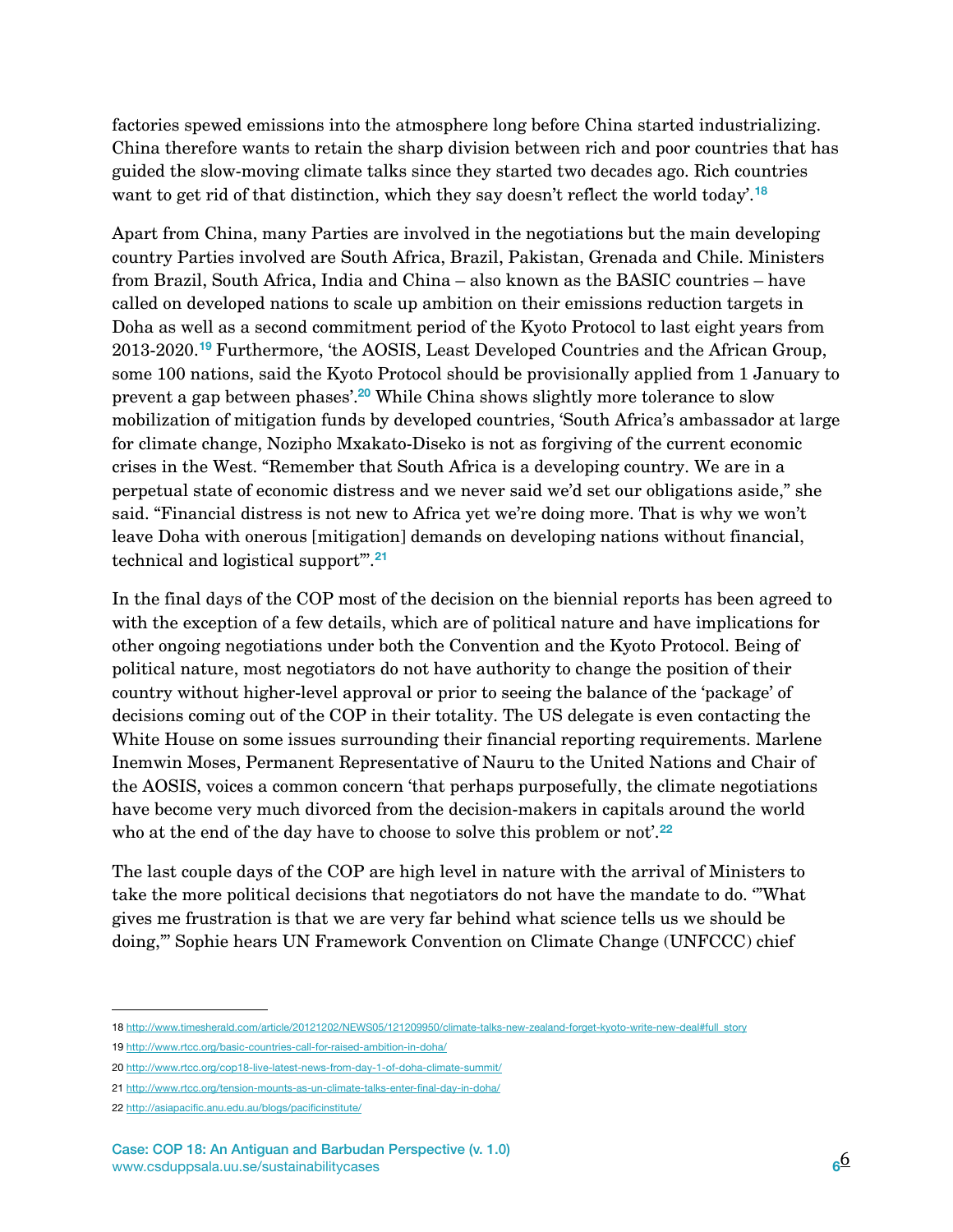Christiana Figueres tell a press conference.**[23](#page-6-0)** Some delegates begin to voice fears of deadlock ahead of ministerial-level talks to crown the annual negotiations under the UN banner.**[24](#page-6-1)** The COP President requests the minister from New Zealand and the minister from Gambia to facilitate the high level negotiations on this issue. During these high level sessions, the US's Deputy Special Envoy for Climate Change, Jonathan Pershing, is present as is the chief negotiator for South Africa, Alfred Wills. While the US is seen as a major obstacle in climate talks, Pershing has assured US backing of the negotiations, saying, "The way we see it is that nothing will replace this body. It is a body with universal membership, global participation and one that hopefully will be the foundation of efforts as we go forward".**[25](#page-6-2)**

Considering the actors, how could you build a position/proposal that could move the Antiguan delegation (or AOSIS, more generally) forward on the issue of reporting? Present their potential alliances and plan of action. Produce a document with the predicted outcome.

<span id="page-6-0"></span><sup>23</sup> [http://www.nation.com.pk/pakistan-news-newspaper-daily-english-online/international/04-Dec-2012/climate-talks-deadlocked-as-countdown-starts-for](http://www.nation.com.pk/pakistan-news-newspaper-daily-english-online/international/04-Dec-2012/climate-talks-deadlocked-as-countdown-starts-for-final-week)[final-week](http://www.nation.com.pk/pakistan-news-newspaper-daily-english-online/international/04-Dec-2012/climate-talks-deadlocked-as-countdown-starts-for-final-week)

<span id="page-6-1"></span><sup>24</sup> [http://www.nation.com.pk/pakistan-news-newspaper-daily-english-online/international/04-Dec-2012/climate-talks-deadlocked-as-countdown-starts-for](http://www.nation.com.pk/pakistan-news-newspaper-daily-english-online/international/04-Dec-2012/climate-talks-deadlocked-as-countdown-starts-for-final-week)[final-week](http://www.nation.com.pk/pakistan-news-newspaper-daily-english-online/international/04-Dec-2012/climate-talks-deadlocked-as-countdown-starts-for-final-week)

<span id="page-6-2"></span><sup>25</sup> <http://www.rtcc.org/us-backs-un-climate-change-process-following-rumours-of-withdrawal/>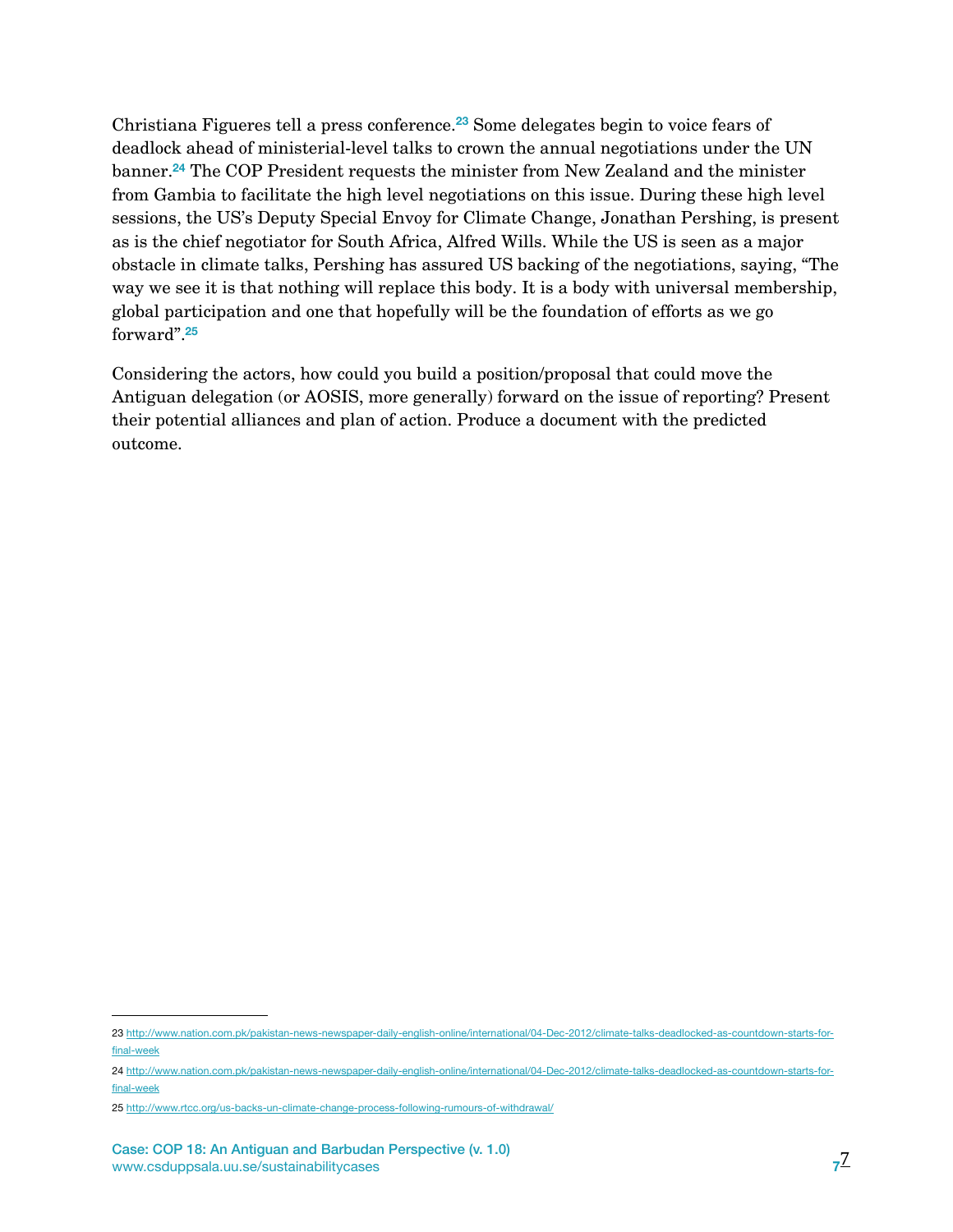## **Outcome**

During this time the Group of 77 and China, which includes AOSIS, develop a strong common position in favour of the AOSIS position, therefore giving a stronger, more unified approach. Due to the lengthy experience, political weight and large number of available delegates, South Africa negotiates on behalf of the G77 and China. The South African delegate is very forceful, so the Parties involved come to some agreement on a majority of the document, but smaller items are left in brackets—there are lots of little deals going on until "package" is appeasable for all (though many developed countries already have agreed on deals going into the negotiations; this is unlike developing countries who are overwhelmed by the work load at home and do not have the capacity to do this).

The outcome is the creation of constructive ambiguity around the interpretation of the use of market-based mechanisms in relation to a country's economy-wide emission reduction target. In exchange for allowing for constructive ambiguity on the interpretation of the use of market-based mechanisms in relation to a developed country's economy-wide emission reduction target, more detail was given on climate finance reporting requirements. Next year, for the first time, there will be reporting on all these things. Good we got a foot in the door, thinks Sophie. Now there is leverage for AOSIS to push for more transparent reporting in the future. Sophie knew the Parties were not going to agree going into the talks, but this constructive ambiguity with the tables (emissions and trends) made sure that there would be standardized reporting.

AOSIS would still like to see more detail in the finance tables so that people can tell where all the numbers come from. In an ideal world, it would be most beneficial to have an implementing agency and project-by-project level detail when reporting on climate finance. Developed countries tend to not want to report in such detail because it would clearly show that the money is either being used on developed country consultants or developed country implementing agencies. It would also reveal that the funds are not new or additional and may outline double accounting of development finance.

Sophie definitely thought that, in the end, having the G77 (132 countries) coordinated position helped heaps and having Alfred Wills, who is a very experienced negotiator from South Africa, leading was beneficial. Up until the final few days, it was extremely detrimental to the strong position of AOSIS and Antigua and Barbuda to, not only be without a G77 position (which was mostly due to lack of centralised coordination from Algeria, the chair of the G77 in 2012), but also to have a biased, pushy chair from New Zealand who tried to exploit the fact there was not a coordinated position. These dynamics changed once the G77 got our asses in gear and when it became more political, mused Sophie. Ambassador Marlene Moses of Nauru reflected: "For AOSIS, this marked a new level of cooperation with developing countries at the talks, particularly with the LDCs and Africa. Together we represent 100 countries with over 920 million people. This is a trend I